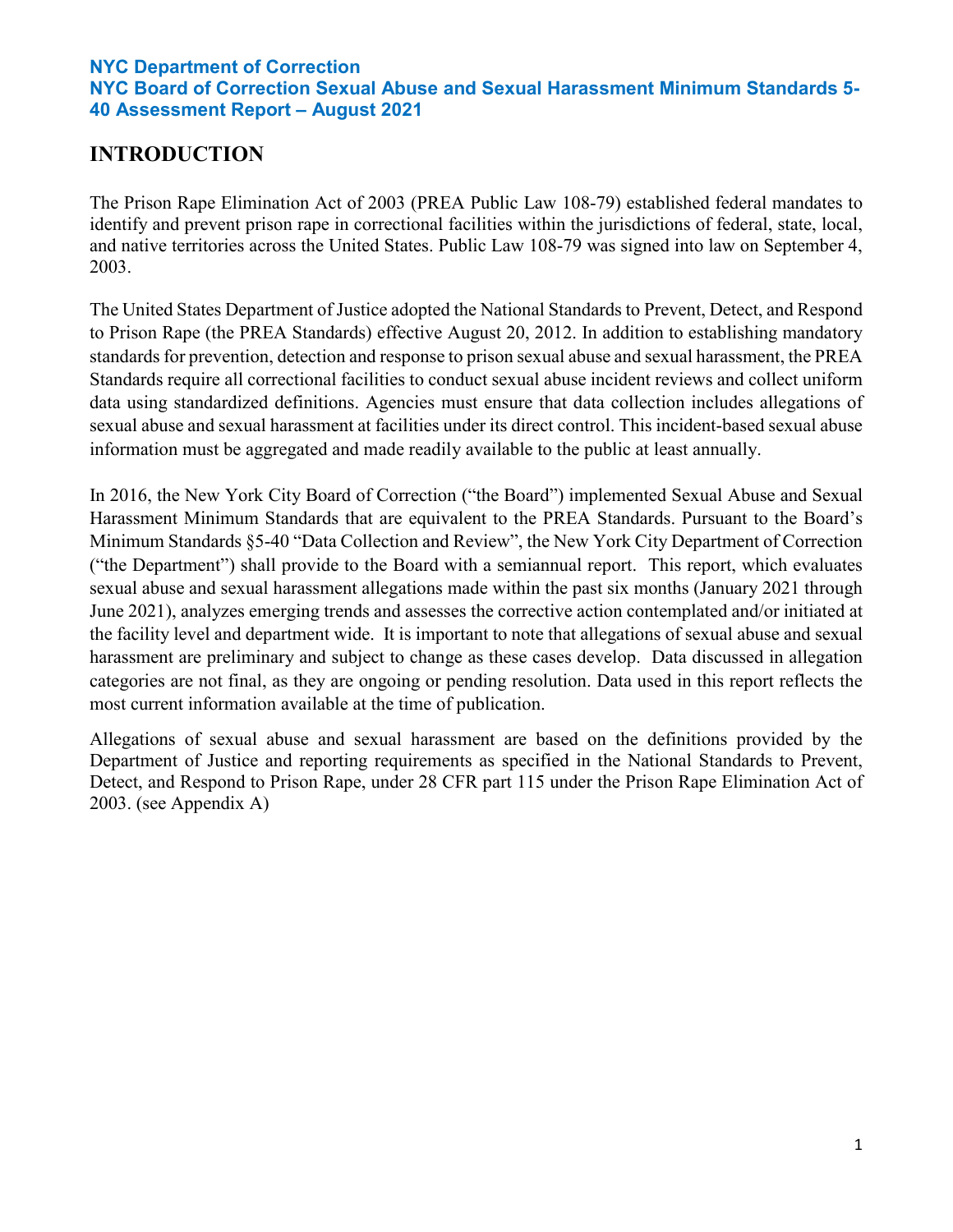**NYC Board of Correction Sexual Abuse and Sexual Harassment Minimum Standards 5- 40 Assessment Report – August 2021**

## **Section One**

## **ALLEGATIONS OF SEXUAL ABUSE AND SEXUAL HARASSMENT**

In accordance with the National PREA Standards, the Department reviews data pursuant to §115.87 in order to examine and improve the effectiveness of its sexual abuse prevention, detection, and response policies, practices, and training with the ultimate goal of eliminating sexual abuse and sexual harassment within its facilities.

## **Type of Allegation**

Allegations of sexual abuse and sexual harassment are categorized in accordance with the definitions provided by the Prison Rape Elimination Act of 2003. These categories separate allegations by perpetrator type (staff or inmate) and compare this reporting period data to last period's data, as shown in Figure 1*.* 

#### **Figure 1**



Figure 1 shows the Department is reporting an overall decrease in staff-on-inmate allegations by 54.6 % and an overall increase in inmate-on-inmate allegations by 17.7 % during this reporting period compared to last. Overall, the Department saw 98 allegations of staff-on-inmate sexual abuse and sexual harassment this period versus 216 allegations last period.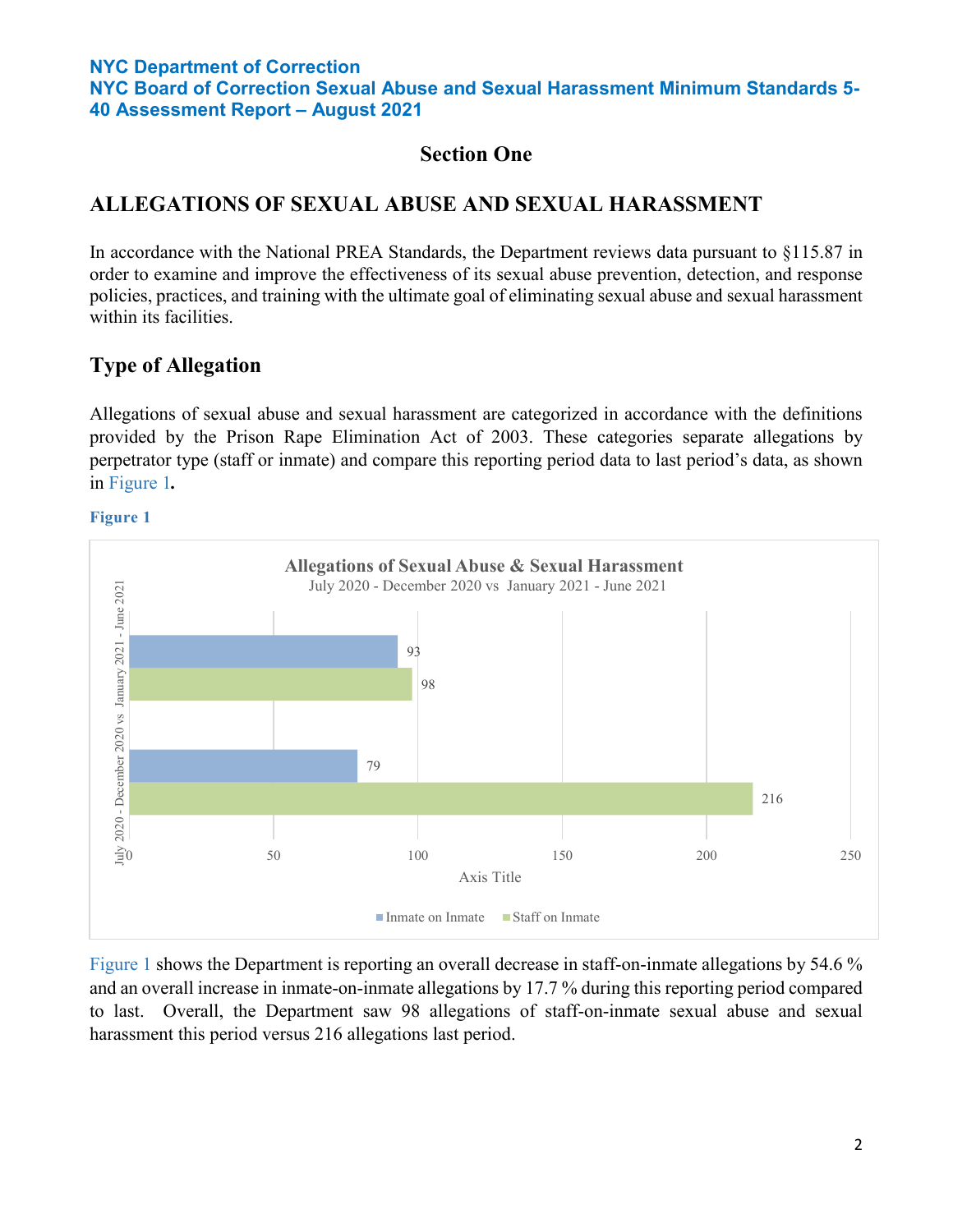## **Facility Breakdown**

Table 1, below, gives a breakdown of PREA allegations by facility, comparing last reporting period (June 2020 – December 2020) to the current reporting period (January 2021 – June 2021). The Department experienced a marked decrease of PREA allegations in six facilities. The largest decrease was at VCBC, at 60.6%. At GRVC, there was a decrease of allegations by 43.3%.

#### **Table 1**

| <b>Facility Breakdown Comparison</b> |                     |               |                        |               |             |
|--------------------------------------|---------------------|---------------|------------------------|---------------|-------------|
|                                      | June 2020-Dec. 2020 |               | January 2021-June 2021 |               |             |
|                                      | # of Allegations    | $\frac{0}{0}$ | # of Allegations       | $\frac{0}{0}$ | % Change    |
| <b>RMSC</b>                          | 24                  | 8.14%         | 30                     | 15.71         | $25% +$     |
| <b>AMKC</b>                          | 63                  | 21.36%        | 54                     | 28.27         | 14.29% -    |
| <b>BKDC</b>                          | $\theta$            | $0\%$         | $\theta$               | $\Omega$      |             |
| <b>GRVC</b>                          | 30                  | 10.17%        | 17                     | 8.9           | $43.3\%$ -  |
| OBCC                                 | 14                  | 4.75%         | 16                     | 8.38          | $14.29% +$  |
| <b>EMTC</b>                          | 3                   | 1.02%         | 7                      | 3.67          | $133.3%$ +  |
| <b>MDC</b>                           | 90                  | 30.51%        | 23                     | 12.04         | $74.4%$ -   |
| <b>NIC</b>                           | 31                  | 10.51%        | 23                     | 12.04         | 25.80% -    |
| <b>RNDC</b>                          | 4                   | 1.36%         | 6                      | 3.14          | $50% +$     |
| WF                                   | $\overline{2}$      | .68%          | $\theta$               | $\theta$      | $50%$ -     |
| <b>VCBC</b>                          | 33                  | 11.19%        | 13                     | 6.81          | $60.60\%$ - |
| <b>BHPW</b>                          | 1                   | .34%          | 1                      | .52           |             |
| <b>HOJC</b>                          | $\boldsymbol{0}$    | $0\%$         | $\theta$               | $\Omega$      |             |
| <b>OTHER UNITS</b>                   | $\boldsymbol{0}$    | 0%            |                        | .52           | $100% +$    |

## **Age of Alleged Victim**

Tables 2 (previous reporting period) and 3 (current reporting period) compare the ages of alleged victims. The data is further delineated by category of alleged perpetrator (staff or inmate). Of note, approximately 94% of all allegations were reported by inmates ages twenty-two (22) or older.

| July 2020-December 2020                    |                  |                        |                         |  |  |
|--------------------------------------------|------------------|------------------------|-------------------------|--|--|
| <b>Alleged Victim Age at Incident Date</b> | # of Allegations | <b>Staff on Inmate</b> | <i>Inmate on Inmate</i> |  |  |
| 18<                                        |                  |                        |                         |  |  |
| 19-21                                      |                  |                        |                         |  |  |
| フフン                                        | 288              |                        |                         |  |  |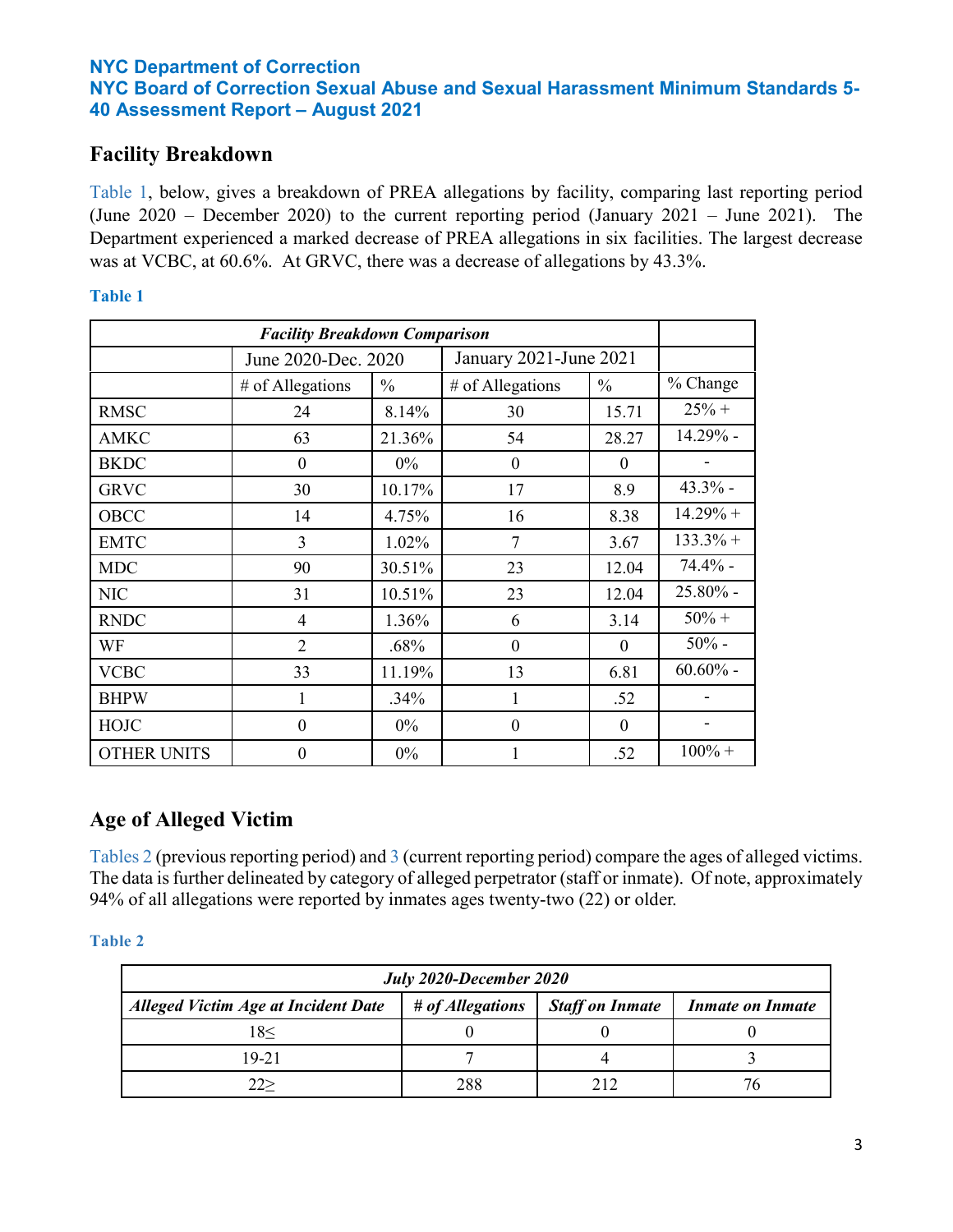#### **Table 3**

| <b>January 2021 – Jun 2021</b>             |                  |                        |                         |  |
|--------------------------------------------|------------------|------------------------|-------------------------|--|
| <b>Alleged Victim Age at Incident Date</b> | # of Allegations | <b>Staff on Inmate</b> | <i>Inmate on Inmate</i> |  |
| 18<                                        |                  |                        |                         |  |
| 19-21                                      |                  |                        |                         |  |
| 22>                                        | 17Q              |                        | 84                      |  |

# **Age of Alleged Subject**

Table 4 (prior reporting period) and Table 5 (current reporting period) compare the ages of alleged subjects. The data is further delineated by type of alleged victim (staff or inmate). Of note, in approximately 71% of the allegations reported, the alleged identified perpetrator was twenty-two (22) years old or older.

### **Table 4**

| July 2020-December 2020                                                                                  |                  |                        |                         |  |  |
|----------------------------------------------------------------------------------------------------------|------------------|------------------------|-------------------------|--|--|
| <b>Alleged Subject Age at Report Date</b>                                                                | # of Allegations | <b>Staff on Inmate</b> | <b>Inmate on Inmate</b> |  |  |
| 18<                                                                                                      |                  |                        |                         |  |  |
| 19-21                                                                                                    |                  |                        |                         |  |  |
| 22                                                                                                       | 195              | 153                    |                         |  |  |
| Unidentified Alleged Perpetrator<br>(Perpetrator was not identified in the<br>preliminary investigation) | 95               |                        |                         |  |  |

### **Table 5**

| January 2021-June 2021                                                                                   |                  |                        |                         |  |  |
|----------------------------------------------------------------------------------------------------------|------------------|------------------------|-------------------------|--|--|
| <b>Alleged Subject Age at Report Date</b>                                                                | # of Allegations | <b>Staff on Inmate</b> | <i>Inmate on Inmate</i> |  |  |
|                                                                                                          |                  |                        |                         |  |  |
| 18<                                                                                                      |                  |                        |                         |  |  |
| 19-21                                                                                                    |                  |                        |                         |  |  |
| 22                                                                                                       | 124              | 70                     | 54                      |  |  |
| Unidentified Alleged Perpetrator<br>(Perpetrator was not identified in the<br>preliminary investigation) | 59               |                        |                         |  |  |

In the prior reporting period, there were 95 allegations where the alleged victim inmate was unable to identify the alleged perpetrator. In the current reporting period, there were 59 allegations where the alleged victim inmate was unable to identify the alleged perpetrator. This shows a 37.9% decrease in incidents where inmates were unable to identify the alleged perpetrator.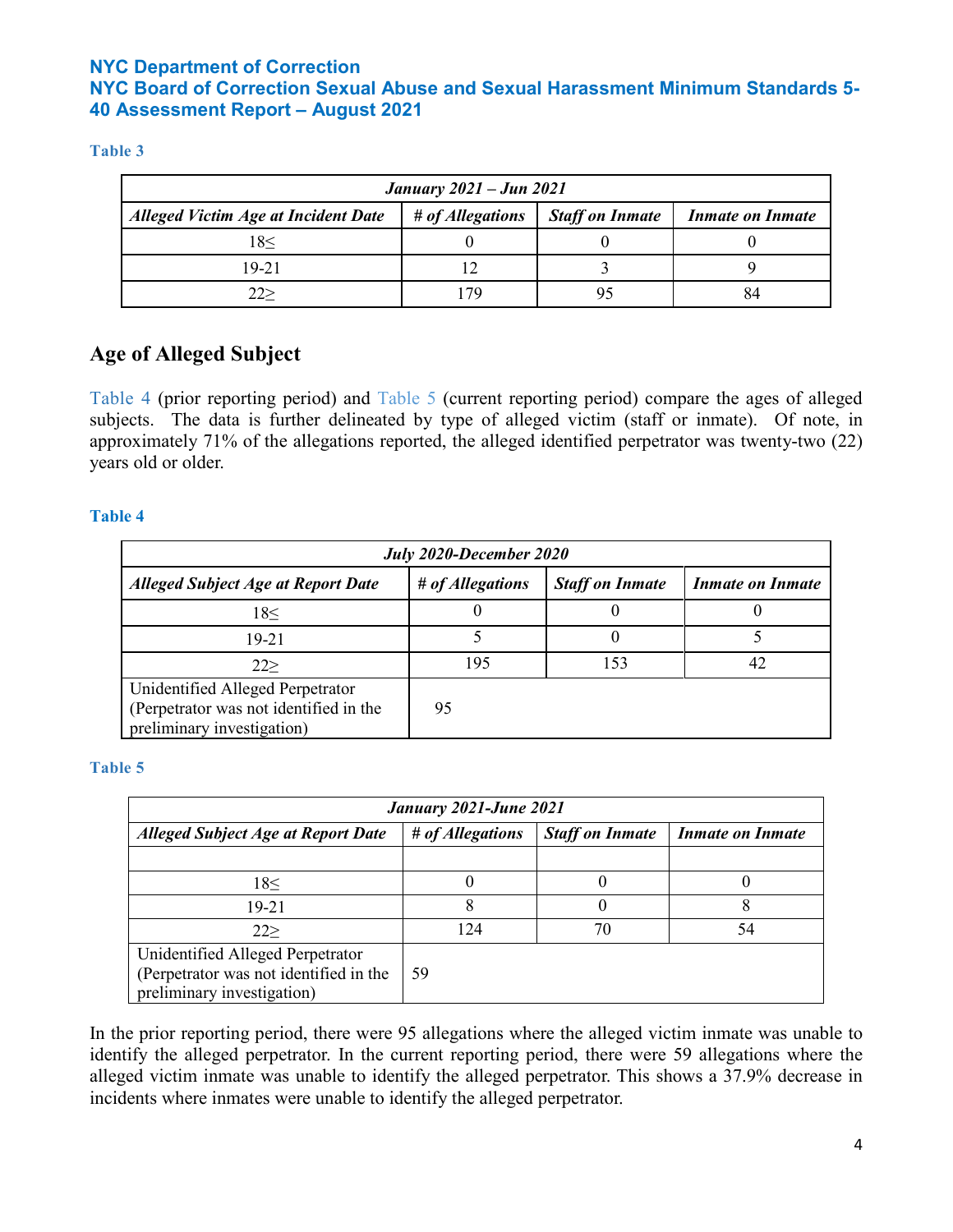## **Methods of Reporting**

Table 6 assesses the methods used by alleged victims to report PREA allegations. 311 continues to be the most used method of reporting for alleged victims of both staff-on-inmate and inmate-oninmate incidents.

#### **Table 6**

| <b>Reporting Breakdown</b> |             |                           |               |                        |               |  |
|----------------------------|-------------|---------------------------|---------------|------------------------|---------------|--|
|                            |             | July 2020 - December 2020 |               | January 2021-June 2021 |               |  |
| Staff-Inmate               |             | $#$ of<br>Allegations     | $\frac{0}{0}$ | # of<br>Allegations    | $\frac{0}{0}$ |  |
|                            | 311         | 175                       | 59.32%        | 71                     | 37.17%        |  |
|                            | <b>DOI</b>  | $\overline{2}$            | .68%          | $\overline{0}$         | 0%            |  |
|                            | Facility    | 29                        | 9.83%         | 26                     | 13.61%        |  |
|                            | ID          | 3                         | 1.02%         | $\boldsymbol{0}$       | $0\%$         |  |
|                            | <b>PREA</b> | $\overline{2}$            | .68%          |                        | .52           |  |
|                            | Other       | 5                         | 1.69%         | $\theta$               | 0%            |  |
| <b>Total</b>               |             | 216                       | 73.22%        | 98                     | 51.31%        |  |
| Inmate-Inmate              |             |                           |               |                        |               |  |
|                            | 311         | 32                        | 10.85%        | 36                     | 18.85%        |  |
|                            | DOI         | 1                         | .34%          | $\theta$               | $0\%$         |  |
|                            | Facility    | 41                        | 13.9%         | 53                     | 27.75%        |  |
|                            | ID          | $\theta$                  | $0\%$         |                        | .52%          |  |
|                            | <b>PREA</b> | $\overline{4}$            | 1.36%         | 3                      | 1.57%         |  |
|                            | Legal Aid   |                           | .34%          | $\theta$               | 0%            |  |
|                            | Other       | $\boldsymbol{0}$          | $0\%$         | $\boldsymbol{0}$       | $0\%$         |  |
| <b>Total</b>               |             | 79                        | 26.78%        | 93                     | 48.69%        |  |

## **Overall Trends of PREA Allegations**

Table 7 compares total reported incidents for the latter half of 2020 (last reporting period) versus the beginning half of 2021 (current reporting period). The total number of sexual abuse and sexual harassment allegations decreased by 35.25% from the last reporting period to the current reporting period (295 versus 191 allegations, respectively). **Overall, there was a decrease of allegations in all categories of staff-on-inmate sexual harassment and sexual abuse**.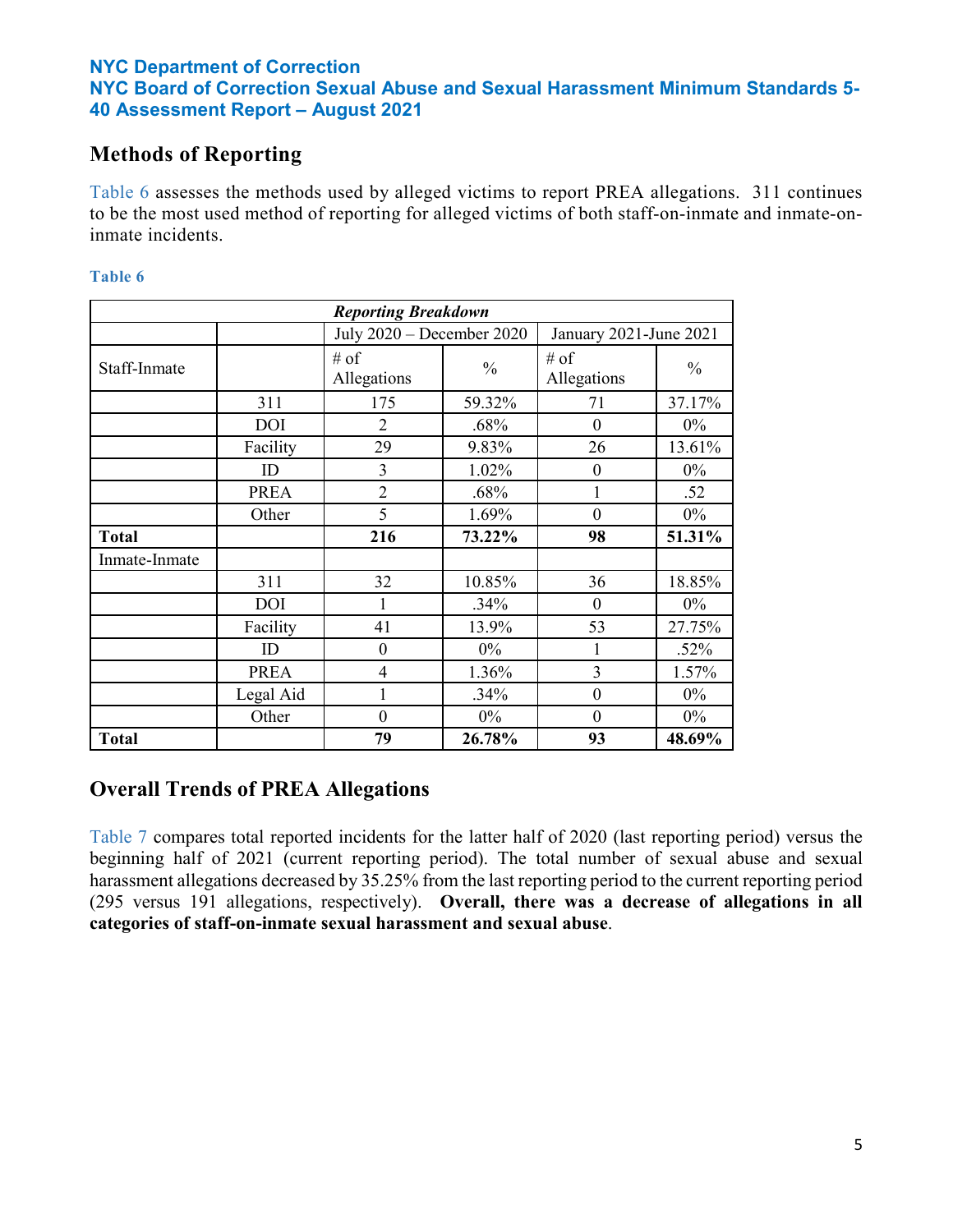### **Table 7**

| <b>Comparison of Allegations of Sexual Victimization, by Type of Incidents</b> |                   |                         |                     |  |  |
|--------------------------------------------------------------------------------|-------------------|-------------------------|---------------------|--|--|
|                                                                                | Jul 2020-Dec 2020 | Jan $2021 -$ Jun $2021$ | % Increase/Decrease |  |  |
| <b>Total</b>                                                                   | 295               | 191                     | $35.25%$ -          |  |  |
| <b>Staff on Inmate</b>                                                         | 216               | 98                      | $54.62\%$ -         |  |  |
| Sexual Abuse                                                                   | 127               | 58                      | $54.33\%$ -         |  |  |
| <b>Sexual Harassment</b>                                                       | 89                | 40                      | $55.05\%$ -         |  |  |
| <b>Inmate on Inmate</b>                                                        | 79                | 93                      | $17.72\% +$         |  |  |
| <b>Abusive Sexual Contact</b>                                                  | 47                | 67                      | $42.55% +$          |  |  |
| Non-Consensual Sex Act                                                         | 5                 | 4                       | $20% -$             |  |  |
| <b>Sexual Harassment</b>                                                       | 27                | 22                      | $18.51\%$ -         |  |  |

## **Staff Sexual Abuse & Harassment**

Staff sexual abuse includes a wide range of behaviors such as attempted or requested sexual acts, indecent exposure, invasion of privacy and staff voyeurism, as well as completed sexual acts and unwanted touching for sexual gratification. This category represents about 59% of all allegations. There were 98 staff sexual abuse and harassment allegations reported during the first half of 2021, **a 54.6% decrease** from the 216 allegations made during the latter half of 2020 (see Table 7).

All staff-on-inmate sexual abuse allegations fall into three categories: Verbal request for any Crime under Penal Law 130, Crimes under Penal Law 130 and Voyeurism. In the latter half of 2020, 3.9 % (5) staff sexual abuse allegations related to a use of force (2), strip search (2) pat-frisk (1) or escort (0). In the first half of 2021, 13.8% (8) staff sexual abuse allegations related to a use of force (1), strip search  $(7)$ , escort  $(0)$  and pat-frisk  $(0)$  (see Table 8).

| Staff - Inmate Sexual Abuse Jul 2020 - Dec 2020 |                   |  |
|-------------------------------------------------|-------------------|--|
| Category                                        | $#$ of Allegation |  |
| Inappropriate Touch                             | 88                |  |
| Crimes Under New York State Penal Law 130       | 11                |  |
| Voyeurism                                       |                   |  |
| Other                                           | 26                |  |
| Grand Total                                     | 12.7              |  |

| <b>UOF</b> | 2   |
|------------|-----|
| Strip      |     |
| Search     | 2   |
| Escort     | 0   |
| Pat Frisk  | 1   |
| Verbal     | 5   |
| Recant     | 0   |
| Other      | 117 |
| Total      | 127 |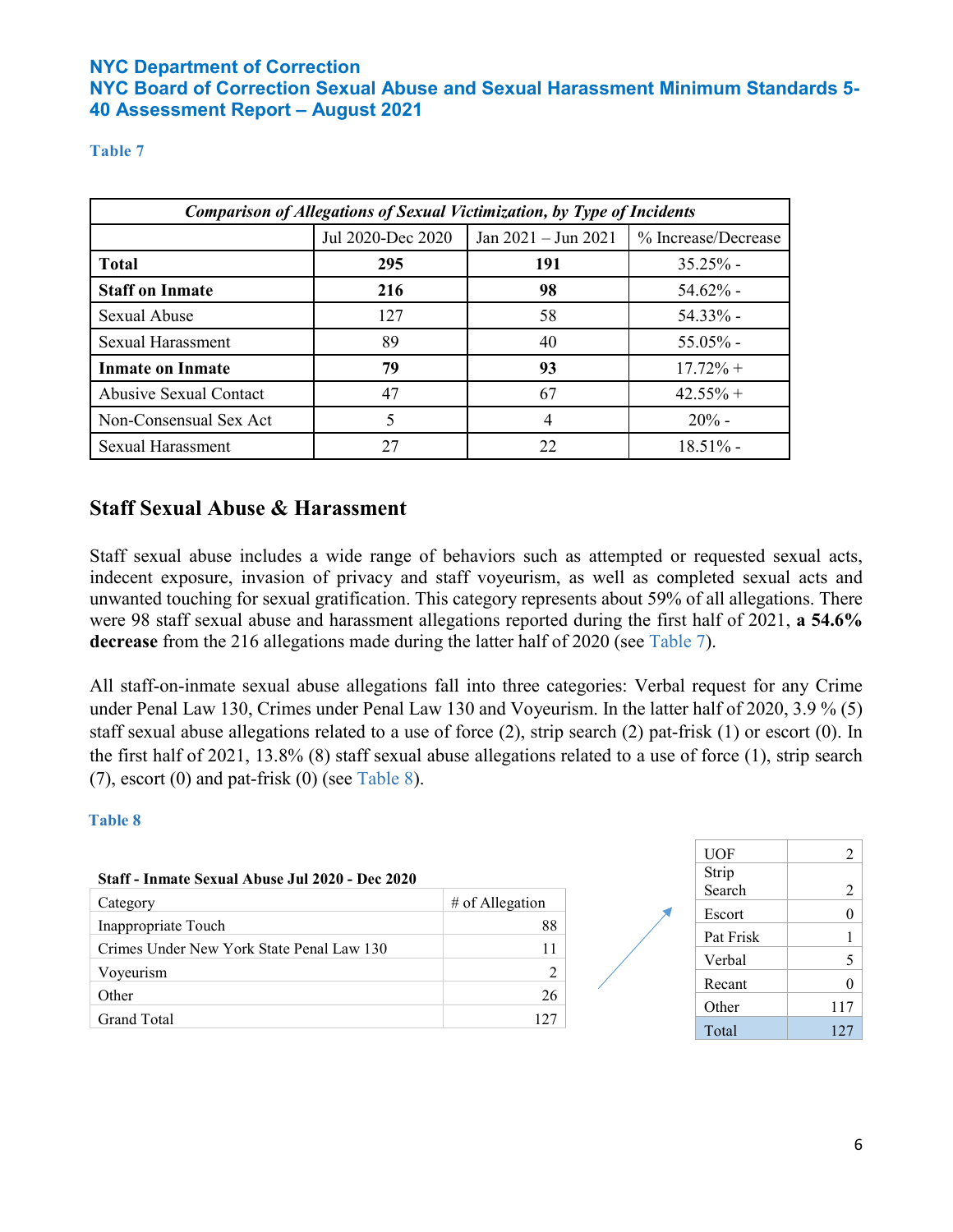| Staff - Inmate Sexual Abuse January 2021 – June 2021 |                   | <b>UOF</b>   |          |
|------------------------------------------------------|-------------------|--------------|----------|
| Category                                             | $#$ of Allegation | Strip Search |          |
| Inappropriate Touch                                  | 40                | Escort       | $\theta$ |
| Crimes Under New York State Penal Law 130            |                   | Pat Frisk    | $\Omega$ |
| Voyeurism                                            |                   | Verbal       |          |
| Other                                                | 12                | Recant       | $\Omega$ |
| Grand Total                                          | 58                | Other        | 49       |
|                                                      |                   | Total        | 58       |

### **Staff - Inmate Sexual Abuse January 2021 – June 2021**

## **Staff Sexual Harassment**

PREA-reportable staff sexual harassment includes repeated verbal statements, comments or gestures of a sexual nature to an inmate by a staff member. Total allegations of PREA-reportable staff sexual harassment decreased by 49 – from 89 to 40 – between reporting periods, while homophobic statements increased from 0 to 1. Notably, the only category of sexual harassment that saw a significant change in allegations was "inappropriate comments," with a decrease of 57.4 %. (see Table 9).

#### **Table 9**

| <b>Staff on Inmate Sexual</b><br><b>Harassment</b> |                     |               |                     |               |                   |
|----------------------------------------------------|---------------------|---------------|---------------------|---------------|-------------------|
|                                                    |                     |               |                     |               | $\frac{0}{0}$     |
| Sub-Category                                       | $#$ Allegations     | $\frac{0}{0}$ | $#$ Allegations     | $\frac{0}{0}$ | Increase/Decrease |
|                                                    | Jul 2020 - Dec 2020 |               | Jan 2021 - Jun 2021 |               |                   |
| <b>Sexual Threat</b>                               | 2                   | 2.25%         |                     | $5.0\%$       | $0\%$             |
| Inappropriate                                      |                     |               |                     |               |                   |
| Comments                                           | 87                  | 97.75%        | 37                  | 92.5%         | $57.47\%$ -       |
| Homophobic Statement                               | 0                   | $\Omega$      |                     | 2.5%          | $100\% +$         |
| Total                                              | 89                  | 100%          | 40                  | 100%          | $55.05\%$ -       |

## **Inmate Nonconsensual Acts**

Nonconsensual acts include inmate-on-inmate sexual penetration without consent or of an inmate who is unable to either consent or refuse. (See Table 10). During the last reporting period, four (4) of the five (5) reported nonconsensual sex acts were deemed 'Crimes under New York State Penal Law 130' and one (1) was categorized as "Inappropriate Touch." During the current reporting period, three (3) reported nonconsensual sex acts were deemed 'Crimes under New York State Penal Law 130' and one (1) was categorized as "Inappropriate Touch".

The Department has continued its successful reduction of inmate-on-inmate criminal nonconsensual acts. With only four (4) reported this period, the Department has shown consistent improvement from the five (5) reported last period.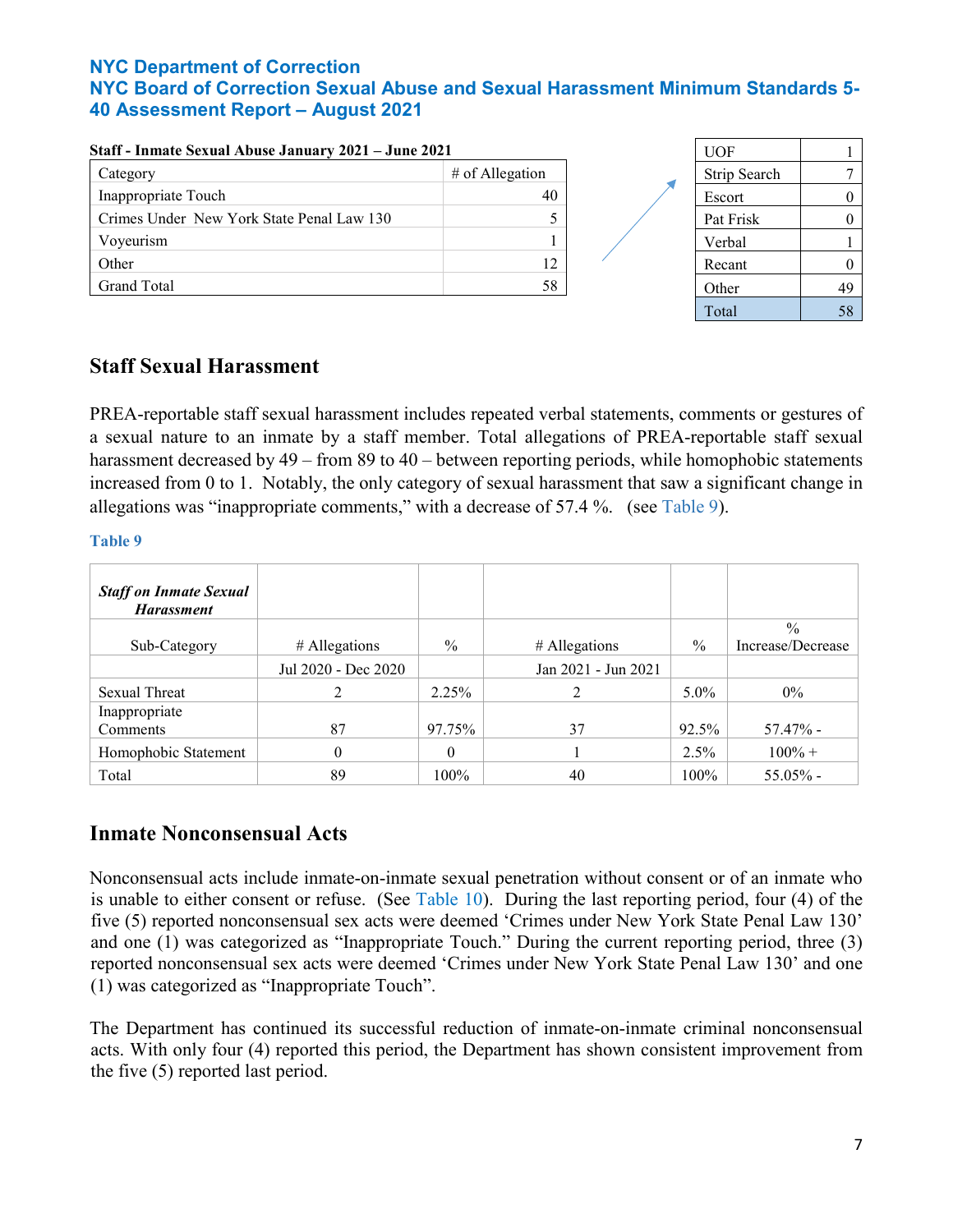#### **Table 10**

| <b>Non-Consensual Sex Act</b>       | # of Allegations   | # of Allegations      |
|-------------------------------------|--------------------|-----------------------|
| Period                              | July 2020-Dec 2020 | $Jan 2021 - Jun 2021$ |
| Crimes Under NY State Penal Law 130 |                    |                       |
| Inappropriate Touch                 |                    |                       |
| Total                               |                    |                       |

## **Inmate Abusive Acts**

Inmate abusive acts are defined as unwanted intentional touching of an inmate without consent, or of an inmate who is unable to consent or refuse, by another inmate. The total number of inmate abusive act allegations increased by 42.5% (47 allegations to 67), (Table 11).

#### **Table 11**

| <b>Inmate Abusive Acts</b>          | # of Allegations    | %    | # of Allegations        | %      | %<br>Change |
|-------------------------------------|---------------------|------|-------------------------|--------|-------------|
|                                     | Jul 2020 - Dec 2020 |      | Jan $2021 -$ Jun $2021$ |        |             |
| Inappropriate Touch                 | 32                  | 68%  | 41                      | 61.19% | $28.12%$ +  |
| Crimes Under NY State Penal Law 130 | 10                  | 25%  | 22                      | 32.84% | $120% +$    |
| Other                               |                     | 11%  | 4                       | 5.97%  | $20%$ -     |
| Total                               | 47                  | 100% | 67                      | 100%   | 42.5%       |

## **Inmate Sexual Harassment**

In 2013, the Bureau of Justice Statistics added *Inmate Sexual Harassment* to the definitions of sexual victimization. Inmate sexual harassment is defined as repeated and unwanted sexual advances, requests for sexual favors, or verbal comments, gestures, or actions of a derogatory or offensive sexual nature by one inmate directed toward another. The amount of said allegations decreased by 18.5% from twentyseven (27) in the last reporting period to twenty-two (22) allegations in the current reporting period (see Table 12).

| <b>Inmate Sexual Harassment</b> |                   |             |  |  |  |
|---------------------------------|-------------------|-------------|--|--|--|
| Jul 2020-Dec 2020               | Jan 2021-Jun 2021 | % Change    |  |  |  |
| $#$ Allegations                 | $#$ Allegations   |             |  |  |  |
|                                 |                   | $18.51\%$ - |  |  |  |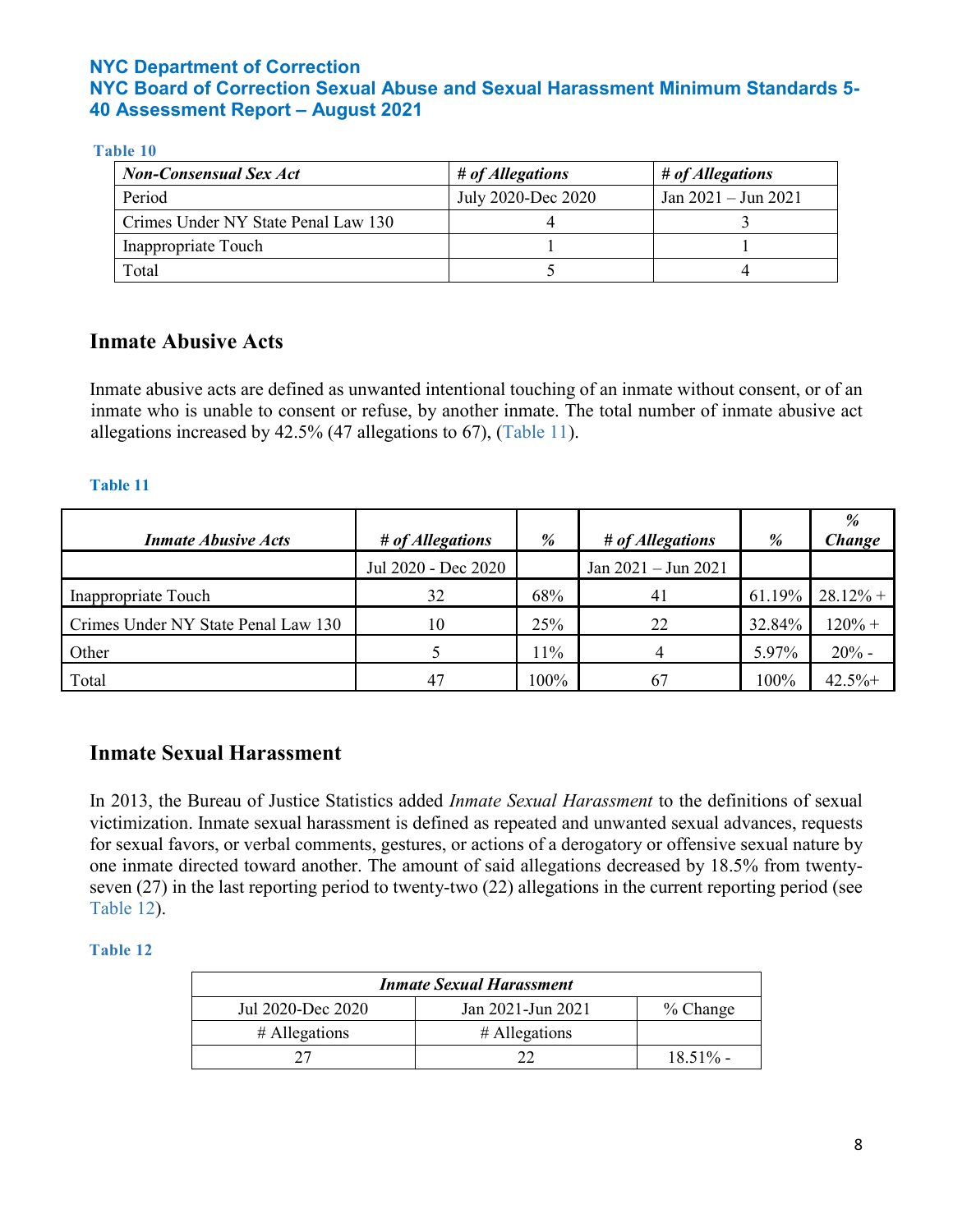## **Overview of Rates and Trends**

The rate of reported allegations of sexual victimization decreased from 37.49 per 1,000 inmates during the latter half of 2020 to 22.98 per 1,000 inmates during the first half of 2021. The rate of staff allegations decreased from 27.45 per 1,000 inmates during July 2020- December 2020 to 11.79 per 1,000 inmates during January 2021-June 2021. The rate of inmate-on-inmate allegations increased slightly from 10.04 per 1,000 inmates to 11.19 per 1,000 inmates (see Table 13).

| Total Allegations of Sexual Victimization, by type of incident Jan 2020-Jun 2020 vs Jul 2020-Dec<br>2020; rate per 1000 inmate population |                                 |                                 |                                     |                                   |                                       |                                  |  |
|-------------------------------------------------------------------------------------------------------------------------------------------|---------------------------------|---------------------------------|-------------------------------------|-----------------------------------|---------------------------------------|----------------------------------|--|
| <b>Category Type</b>                                                                                                                      | <b>Jul 2020</b><br>-Dec<br>2020 | <b>Jan 2021</b><br>-Jun<br>2021 | $%$ (Jul<br><b>2020-Dec</b><br>2020 | $%$ (Jan<br>$2021 - Jun$<br>2021) | rate (Jul<br><b>2020-Dec</b><br>2020) | rate (Jan<br>$2021-Jun$<br>2021) |  |
| <b>Total</b>                                                                                                                              | 295                             | 191                             | 100%                                | 100%                              | 37.49                                 | 22.98                            |  |
| <b>Staff on Inmate</b>                                                                                                                    | 216                             | 98                              | 73.22%                              | 51.31%                            | 27.45                                 | 11.79                            |  |
| <b>Sexual Abuse</b>                                                                                                                       | 127                             | 58                              | 43.05%                              | 30.37%                            | 16.14                                 | 6.98                             |  |
| Sexual<br>Harassment                                                                                                                      | 89                              | 40                              | 30.17%                              | 20.94%                            | 11.31                                 | 4.81                             |  |
| <b>Inmate on</b><br><b>Inmate</b>                                                                                                         | 79                              | 93                              | 26.78%                              | 48.69%                            | 10.04                                 | 11.19                            |  |
| <b>Abusive Sexual</b><br>Contact                                                                                                          | 47                              | 67                              | 15.93%                              | 35.08%                            | 5.97                                  | 8.06                             |  |
| Non-Consensual<br>Sex Act                                                                                                                 | 5                               | $\overline{4}$                  | 1.69%                               | 2.09%                             | 0.64                                  | 0.48                             |  |
| Sexual<br>Harassment                                                                                                                      | 27                              | 22                              | 9.15%                               | 11.52%                            | 3.43                                  | 2.65                             |  |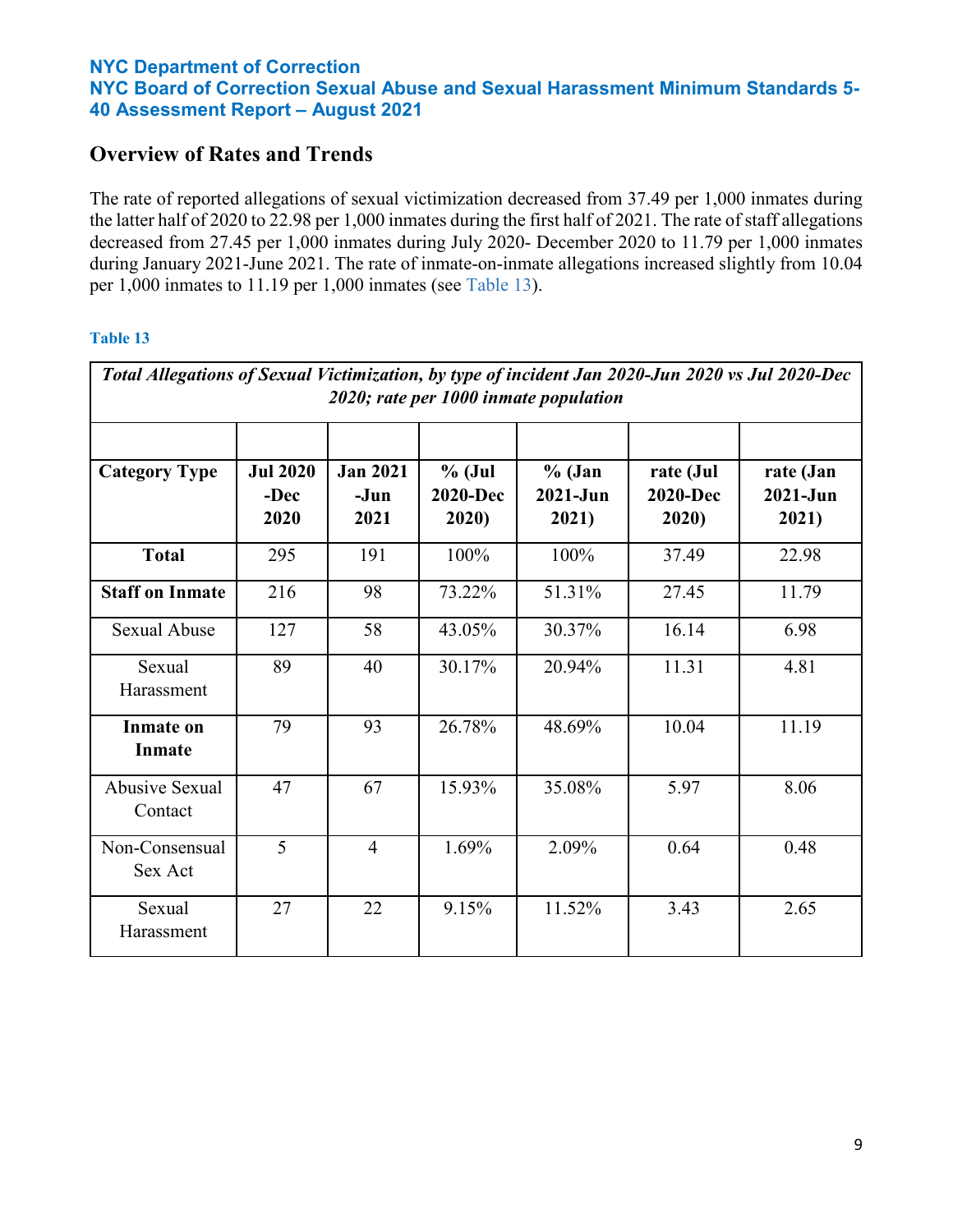**NYC Board of Correction Sexual Abuse and Sexual Harassment Minimum Standards 5- 40 Assessment Report – August 2021**

## **Section Two**

## **SUBSTANTIATED, UNSUBSTANTIATED & UNFOUNDED ALLEGATIONS**

Allegations of sexual abuse or sexual harassment are substantiated after an event is investigated and determined to have occurred based on a preponderance of evidence. Unsubstantiated allegations are those where the investigation produced insufficient evidence to prove that the event occurred. Unfounded allegations are those that, pursuant to investigation, are proven false.

This report is intended to be an accounting of allegations that were reported during the first half of 2021, along with a description of any work done by the Department, during that six-month time period, to investigate said allegations. Additionally, there is an expectation for this report to compare that work with the data from last reporting period, in order to analyze progress (or lack thereof) between the two reporting periods. The consequence of having such specific and narrow parameters is that the resultant report will present incomplete, partial data. What appears to outline all activity completed by the Department over the past six months is just one chapter of a longer story. Thus, Table 14's closure and substantiation rates are not indicative of all the work completed by the Department in the past six months; it does not address (1) any allegations made prior to or after the relevant reporting period, nor (2) any activity taken by Department investigators before or after the relevant reporting period.<sup>[1](#page-9-0)</sup>

Table 14 compares the case status of allegations that were *reported, investigated and closed* during the last reporting period versus the case status of allegations that were *reported, investigated and closed*  during the current reporting period. Any allegation that came in before or after the reporting period in question and/or was closed before or after the relevant reporting period will **not** be reflected in Table 14.

Importantly, the data in Table 14 for the last reporting period (June 2020- December 2020 ) reflect the closure status *as of the time of the last report*, six months ago. At present time, additional cases from that reporting period have been closed. For an up-to-date account of resulting determinations that describes the Department's progress on investigating and closing cases, see Section Three.

Table 14 notes that there are 116 pending cases; importantly, **none** of these cases are more than 90 days old, unless they are pending criminal prosecution or with other prosecutorial agencies. Table 14 illustrates the enormous success the PREA Investigation Division has achieved over the course of the last few reporting periods. Compared to last reporting period, where the Department open and closed 160 cases within 6 months' time, the Department's PREA Investigation Division (ID) in this period opened and closed 75 cases in the same amount of time. Although the number of cases from this period is lower, so were the amount of cases opened. The fact that there were over 100 fewer allegations made during this reporting period is a testament to the hard work done by the Department to eliminate PREArelated issues in the facilities. **Like last reporting period, none of the cases that were opened in this** 

<span id="page-9-0"></span> $1$  For example, an allegation made in 2020 that was investigated and closed during the current reporting period is counted in the tally of closed cases. Similarly, an allegation made during the current reporting period that was investigated and closed after June 2021 will be accounted for in the closed case tally for the next reporting period. If an allegation was reported in *last reporting period* and was closed one month later in the *current reporting period,* the case would appear as closed in Table 14.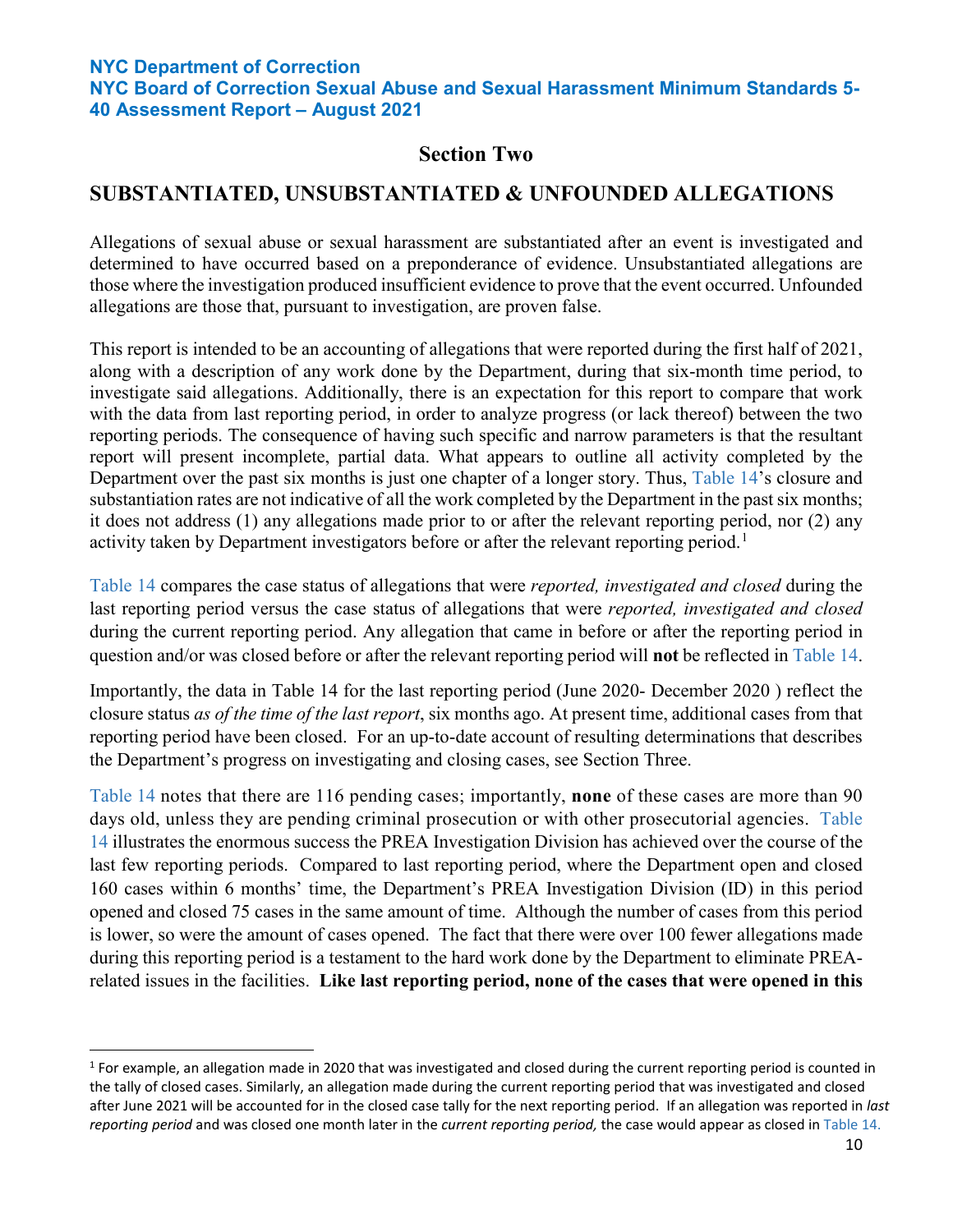**NYC Board of Correction Sexual Abuse and Sexual Harassment Minimum Standards 5- 40 Assessment Report – August 2021**

**reporting period stayed open longer than 90 days; PREA investigations are therefore in compliance with PREA standards once again.**

#### **Table 14**

| Substantiated, Unsubstantiated, Unfounded and Pending Allegations of Sexual victimization<br>Department-wide, January 2021 - June 2021 |                              |                          |  |  |  |
|----------------------------------------------------------------------------------------------------------------------------------------|------------------------------|--------------------------|--|--|--|
|                                                                                                                                        | <b>Case Reporting Period</b> |                          |  |  |  |
|                                                                                                                                        | <b>Jul 2020-Dec 2020</b>     | <b>Jan 2021-Jun 2021</b> |  |  |  |
| <b>Total Allegations</b>                                                                                                               | 295                          | 191                      |  |  |  |
| Substantiated                                                                                                                          | 4                            | 5                        |  |  |  |
| Unsubstantiated                                                                                                                        | 85                           | 38                       |  |  |  |
| Unfounded                                                                                                                              | 71                           | 32                       |  |  |  |
| <b>Total Closed</b>                                                                                                                    | <b>160</b>                   | 75                       |  |  |  |
| Preliminary Findings-Substantiated                                                                                                     | 5                            | 4                        |  |  |  |
| Preliminary Findings-Unsubstantiated                                                                                                   | $\theta$                     | 112                      |  |  |  |
| Preliminary Findings- Unfounded                                                                                                        | $\theta$                     | 0                        |  |  |  |
| Pending Final Disposition                                                                                                              | 5                            | 116                      |  |  |  |

Table 15 is an even more comprehensive illustration of the overall work done by Department PREA investigators over the last six months to investigate and resolve cases, because it includes **all** case closures, rather than focusing (as Table 14 does) on only the allegations that were made during the current reporting period. Table 15 shows continued efficiency by the PREA Investigation Division in addressing open cases, with the Division having closed 190 cases in the last six months. There are currently no open cases with allegations from 2019 or earlier, save for a handful of cases that are still pending with external agencies for criminal investigation and/or prosecution. This chart provides an example of progress made by the Department outside of the reporting period data from Table 14.

#### **Table 15**

| <b>Initiated Investigation</b> |      |             |      |       |  |  |  |  |
|--------------------------------|------|-------------|------|-------|--|--|--|--|
|                                | 2019 | <i>2020</i> | 2021 | Total |  |  |  |  |
| Substantiated                  |      |             |      |       |  |  |  |  |
| Unsubstantiated                |      | 72          | 38   |       |  |  |  |  |
| Unfounded                      |      | 39          | 32   |       |  |  |  |  |
| <b>Total Closed</b>            |      | 115         | 75   | 191   |  |  |  |  |

## **Rate of Sexual Victimization, By Facility**

The rate of sexual victimization is the ratio of the number of incidents compared to the average number of inmates in the Department's custody between January 2021 and June 2021 of the calendar year. The inmate population includes both detainees and sentenced inmates. All inmate allegations of sexual abuse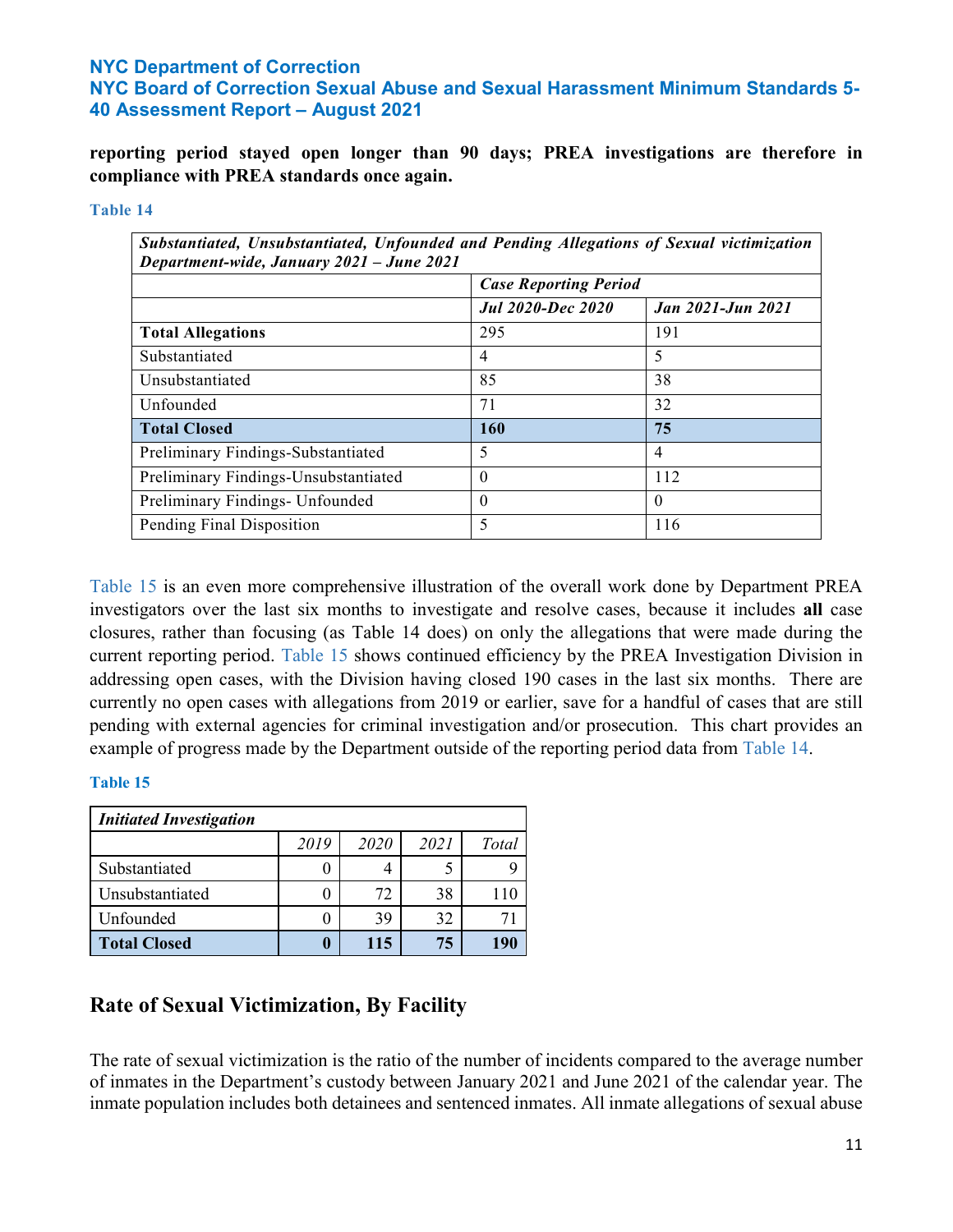and sexual harassment are taken seriously and investigated thoroughly. **Table 16** reflects all cases closed during the current reporting period, including cases opened prior to the current reporting period.

| Substantiated, Unsubstantiated and Unfounded Allegations of Sexual Victimization, by facility, rate per<br>1,000 inmates (Jan 2021 to Jun 2021) |              |                  |      |                |                 |                |                  |  |
|-------------------------------------------------------------------------------------------------------------------------------------------------|--------------|------------------|------|----------------|-----------------|----------------|------------------|--|
|                                                                                                                                                 |              | Substantiated    |      |                | Unsubstantiated |                | <b>Unfounded</b> |  |
| <b>Facility Name</b>                                                                                                                            | <b>Total</b> | <b>Number</b>    | Rate | <b>Number</b>  | Rate            | <b>Number</b>  | Rate             |  |
| <b>AMKC</b>                                                                                                                                     | 53           | $\mathbf{0}$     | 0.00 | 28             | 3.37            | 25             | 3.01             |  |
| <b>BHPW</b>                                                                                                                                     | $\mathbf{1}$ | $\overline{0}$   | 0.00 | $\mathbf{1}$   | 0.12            | $\mathbf{0}$   | 0.00             |  |
| <b>GRVC</b>                                                                                                                                     | 19           | $\mathbf{0}$     | 0.00 | 10             | 1.20            | 9              | 1.08             |  |
| <b>MDC</b>                                                                                                                                      | 22           | $\overline{0}$   | 0.00 | 20             | 2.41            | $\overline{2}$ | 0.24             |  |
| OBCC                                                                                                                                            | 17           | $\mathbf{0}$     | 0.00 | 12             | 1.44            | 5              | 0.60             |  |
| <b>RMSC</b>                                                                                                                                     | 30           | 8                | 0.96 | 18             | 2.17            | $\overline{4}$ | 0.48             |  |
| <b>RNDC</b>                                                                                                                                     | 6            | $\overline{0}$   | 0.00 | $\overline{2}$ | 0.24            | $\overline{4}$ | 0.48             |  |
| <b>VCBC</b>                                                                                                                                     | 13           | $\mathbf{1}$     | 0.12 | 5              | 0.60            | $\tau$         | 0.84             |  |
| WF/NIC                                                                                                                                          | 23           | $\overline{0}$   | 0.00 | 10             | 1.20            | 13             | 1.56             |  |
| <b>EMTC</b>                                                                                                                                     | 6            | $\boldsymbol{0}$ | 0.00 | $\overline{4}$ | 0.48            | 2              | 0.24             |  |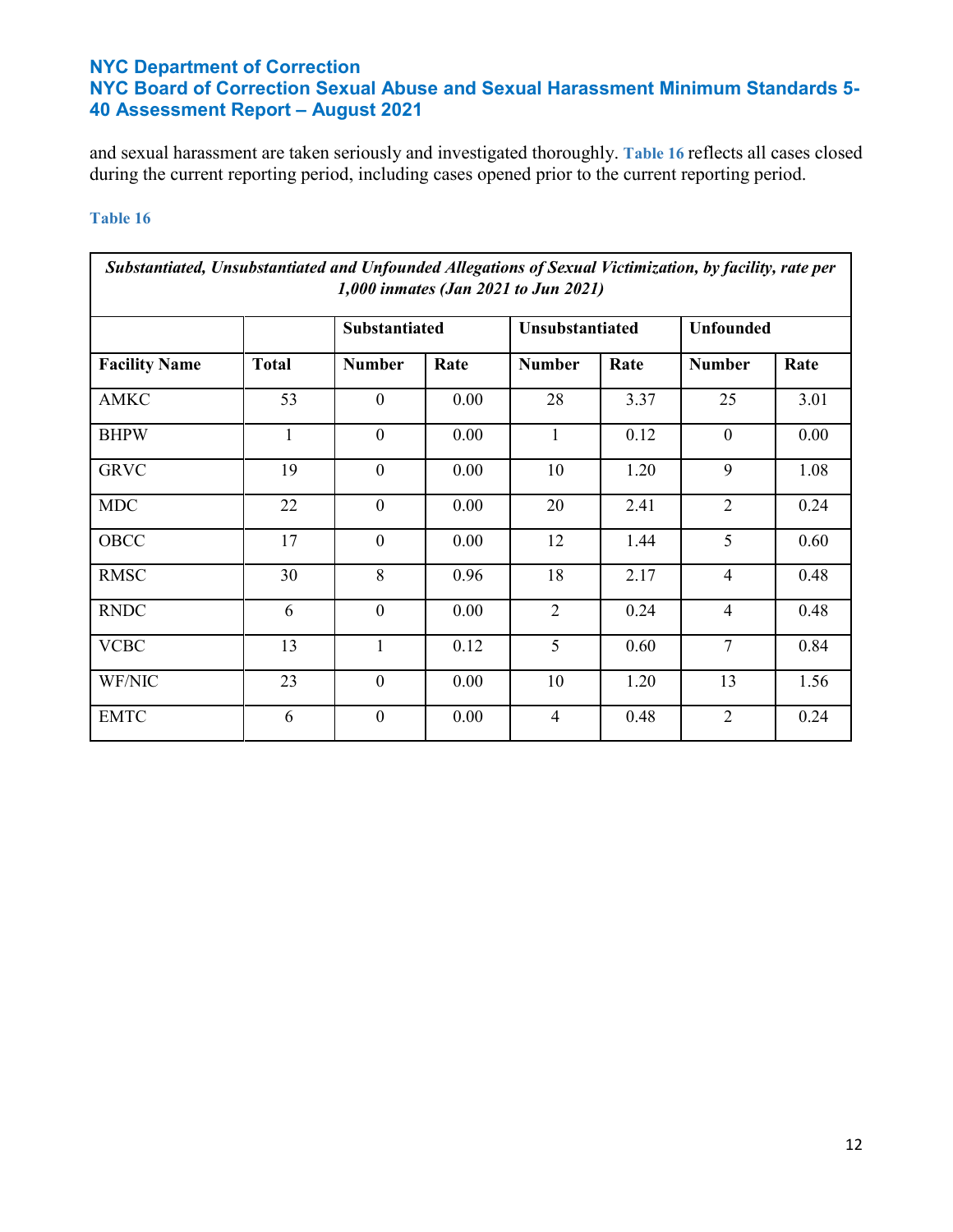## **Section Three**

# **RESULTING DETERMINATIONS**

Resulting determinations from completed investigations are classified as Substantiated, Unsubstantiated, or Unfounded as defined by the PREA Standards. Resulting determinations are defined in Appendix B (p.19).

Of the 190 sexual abuse and sexual harassment allegations that were closed during the current reporting period, seventy-one (71) (37%) were determined to be unfounded. In these cases, the Investigation Division determined that the event did not occur by the presence of compelling and credible evidence that materially contradicted the allegation. The PREA Investigation Division has made incredible strides over the course of the last year in its capacity to unfound false allegations rather than deem them unsubstantiated. Determining that an allegation is "unfounded" requires uncovering evidence to prove the allegation false, is a more difficult standard to meet than unsubstantiation, and shows a commitment to ensuring thorough and solid investigations.

Notably, the Department substantiated a total of nine (9) allegations this period (four allegations whose incident date preceded the current reporting period, and five allegations from the current reporting period). **A major accomplishment by the Department during this period, which is not reflected in any data charts, is during this period, the PREA Investigation Division built up three cases for criminal indictment by the Bronx District Attorney's Office. Two cases involved Rape in the First Degree; one case was indicted on Criminal Sexual Act in the First Degree.** Those matters are pending with the District Attorney's Office. This accomplishment demonstrates the commitment of the Department to adhere to a zero-tolerance policy for any sexual assaults within its facilities.

Among completed investigations in 2021, the vast majority of determinations concluded that evidence was insufficient to prove, by a preponderance of evidence, that the event occurred. These cases are referred to as unsubstantiated.

# **PENDING ALLEGATIONS**

The New York City Department of Correction has taken a zero tolerance policy with regard to sexual abuse and sexual harassment, and has advanced measures to improve the ability for victims to report these type of allegations through the creation of a dedicated hotline and posters placed in facilities listing the hotline number and detailing how to report an incident. The Department has also entered into a Memorandum of Understanding with Safe Horizons to provide victim services, access to assistance, and an additional avenue to report allegations of a sexual nature. Similarly, inmates are informed that they may call 311 to report incidents of sexual abuse and harassment.

The Department takes every allegation of sexual misconduct and sexual harassment seriously and investigates each complaint thoroughly. The Department's Investigation Division handles all PREArelated allegations, initiating an investigation within the first 72 hours. Investigation Division (ID) staff interviews alleged victims, separates individuals from identified alleged perpetrators, collects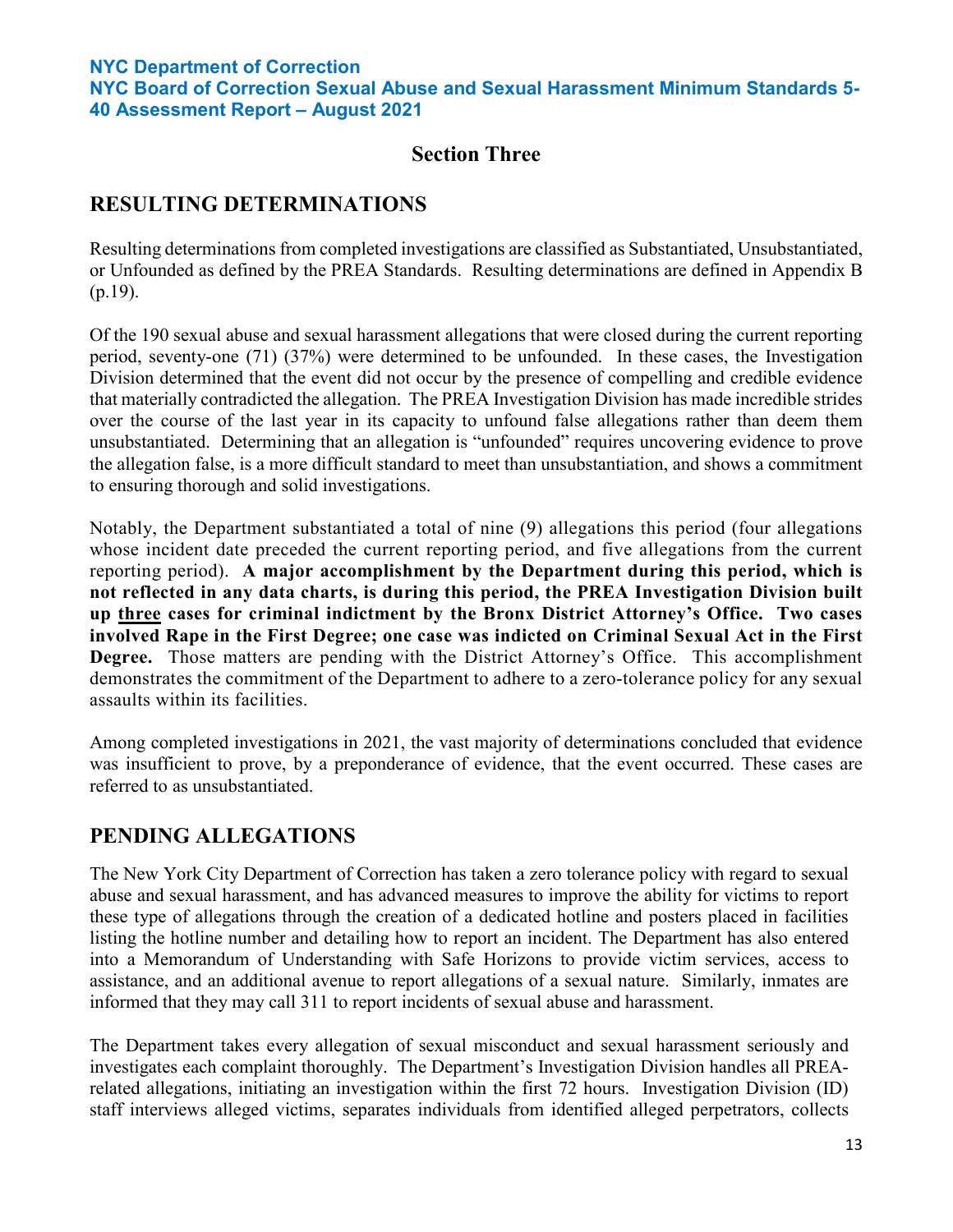relevant evidence, affords alleged victims mental health, ministerial and victim services, and conducts a preliminary investigation, all within the first 72 hours.

In this reporting period alone, the PREA Investigation Division closed 190 cases (115 allegations that arose prior to January 2021, and 75 that arose between January through June 2021). The Department reached a milestone in the last reporting period, having closed all PREA-reportable cases prior to 2020. [2](#page-13-0) **During this reporting period, the Department was able to close all PREA-reportable cases that were initiated in 2020**. [3](#page-13-1) **Additionally, all cases that were opened in 2020 and 2021 were closed within 90 days**, aside from those pending with criminal investigative/prosecutorial agencies.

<span id="page-13-0"></span><sup>&</sup>lt;sup>2</sup> Cases from this time period that are being investigated by external criminal investigative/prosecutorial agencies remain open; the Investigation Division is expected to stand down on such cases.

<span id="page-13-1"></span><sup>&</sup>lt;sup>3</sup> As above, cases from this time period that are being investigated by external criminal investigative/prosecutorial agencies remain open; the Investigation Division is expected to stand down on such cases.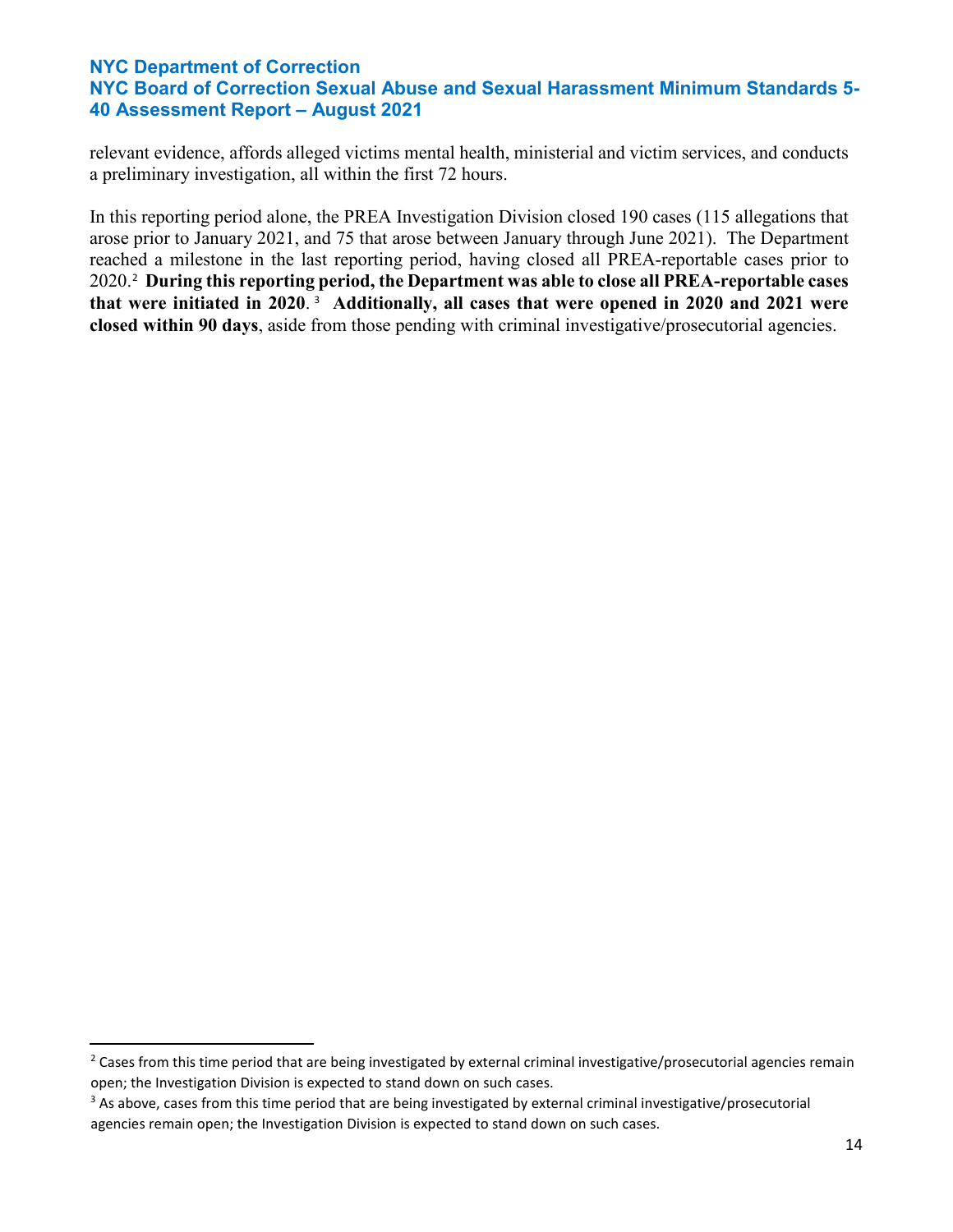**NYC Board of Correction Sexual Abuse and Sexual Harassment Minimum Standards 5- 40 Assessment Report – August 2021**

## **Section Four**

# **CORRECTIVE ACTION**

In order to become compliant with PREA standards, extensive corrective action has been implemented. Staffing increases, timely case closure, retraining of ID investigators, and refining best practices were priorities during this reporting period, and the results have been remarkable. The steps taken in the last few reporting periods have proven to be worthwhile, sustainable changes to the investigative process; as the world faced a pandemic during this reporting period, the PREA ID team was able to maintain compliance with PREA standards and maintain integrity and efficiency.

## *Staffing*

In May 2016, the Investigation Division established a dedicated team of investigators to address allegations of sexual abuse and sexual harassment. The ID PREA Unit consisted of one (1) Deputy Director, one (1) Supervising Investigator, and six (6) investigators. Pursuant to its Corrective Action Plan, the Department has increased the ID PREA Unit staffing levels to one (1) Director, one (1) Deputy Director, eight (9) Supervising Investigators, twenty-one (21) Investigators, to ensure thorough and timely investigations. Importantly, the members of this unit, as well as the Trials and Litigation attorneys assigned to prosecute the substantiated PREA cases, have extensive backgrounds in PREA and/or sex crimes investigations and prosecution.

## *Corrective Action Plan & Resultant Successes*

In June 2018, the Department devised a Corrective Action Plan to address a 1,216-case backlog of PREA-reportable cases, which were defined as being over 90 days old. The Department published a targeted plan in June 2018, which included commitments to hire additional investigators and managers for the ID PREA team, timelines for case reviews and closure, and structural changes to fieldwork and home base rotations. This schedule gave investigators opportunity to respond to new allegations, but also time to address the cases that had been awaiting closure. The Investigation Division also developed a more streamlined closing memorandum for case closures. This administrative change allowed investigators to close cases more quickly without compromising the integrity of the investigation. The strategy worked; **the Department met its goals under the Corrective Action Plan and has since, even during a worldwide pandemic, maintained a 90-day (or less) closure period for all PREA cases. [4](#page-14-0)**

The Department remains under a Federal Monitor, pursuant to the Nunez litigation, for all Use of Force cases. The Federal Monitor also oversees and assesses the Department's compliance with investigations of allegations of sexual assault of inmates under the age of 19. In its Eleventh Report, the Monitor evaluated the Department's compliance with PREA-reportable investigations (both sexual assault and sexual harassment). "[The Investigation Division] appointed dedicated and highly qualified leadership to oversee the PREA Team, which brought an increased focus on tracking cases and conducting more

<span id="page-14-0"></span> <sup>4</sup> Except those cases being investigated or prosecuted criminally.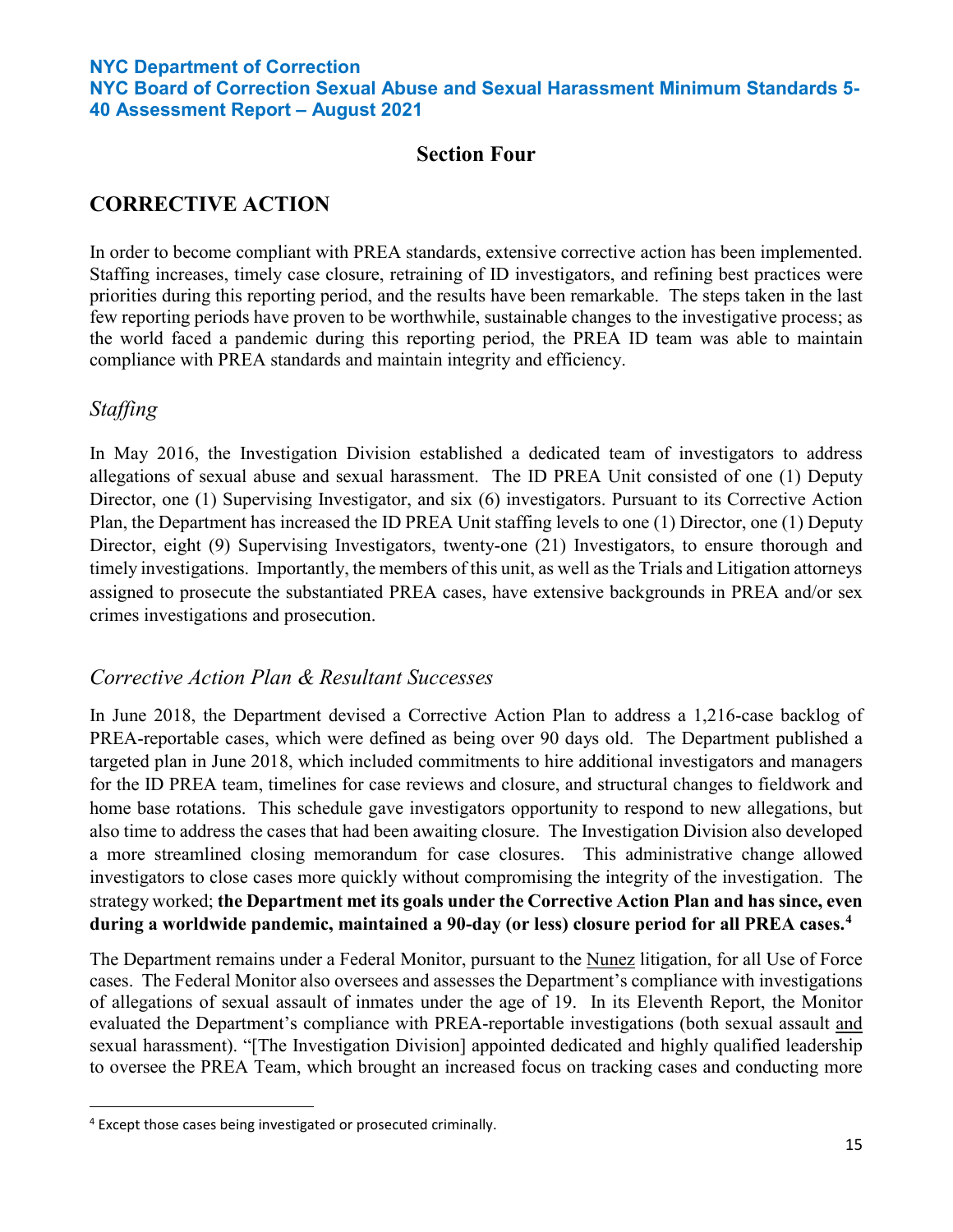efficient, higher quality investigations. The Team has both sufficient resources and staffing. The Monitoring Team has generally found the investigators' practices to be sound, the findings to be reasonable, and cases to be closed in a reasonable time period." The Nunez Federal Monitor gave PREA Investigations a rating of **substantial compliance**, which is the highest level of achievement possible, in three consecutive reports, spanning an 18-month time period; this achievement is proof that the Department has shown sustainable, substantial compliance with its PREA investigations.

## **PRELIMINARY TREND OVERVIEW**

During this reporting period, the Department experienced an overall decrease in total PREA allegations (both sexual abuse and sexual harassment): there were 191 total allegations compared to the last reporting period's 295 allegations. **This represents a marked decrease of 35.3% of overall allegations**. One explanation for this successful decrease is the Department's focus on creating the LGBTQ+ Initiatives Unit, which focuses on assisting the Department's most vulnerable population. Overall, this Unit has worked with 100 inmates during this period, providing an outlet for incarcerated individuals to request services. In the past, the PREA Investigation Division has found that frustrated individuals, particularly those who are vulnerable and not receiving mandated services, would often utilize the PREA reporting channels to make false complaints against staff, in order to punish or be separated from certain staff members. With an improved focus in programming, incarcerated individuals are heard and accommodated, and the number of allegations has decreased.

Two other improvements that resulted in an overall decrease in allegations have been: earlier identification of vulnerable populations during the intake process and safety checks that are now conducted 30 days after the incarcerated person has been housed. Once again, increased attention and enhanced care of individuals in custody make them feel safe and heard, leading to fewer PREA allegations. On this topic, increased communication and follow-up between the Department's PREA staff with the Investigation Division's PREA investigators has improved information-sharing about specific issues with staff of incarcerated people. With this improvement in communication, PREA investigators have been able to generate and enforce separation orders between alleged victims and perpetrators more promptly.

During this period, the Investigation Division saw an increase in substantiated inmate-on-inmate allegations from four (4) in the last reporting period to five (5) during this reporting period. Above and beyond these nine (9) substantiated cases, the Department also worked with the Bronx District Attorney's Office to ensure that two incarcerated individuals were indicted for Rape in the First Degree and one incarcerated individual was indicted for Criminal Sexual Act in the First Degree.

**The Department experienced 54.6% decrease in staff-on-inmate allegations during the current period, which is a substantial and encouraging change.** Some contributing factors include: The Department's roll-out of a PREA Refresher Course and the Department's Sexual Harassment Prevention Course, both of which were required training for all staff during this period, the implementation of electronic training courses (including the above-mentioned courses), which has made the training more accessible to staff, and also made the tracking and auditing of said trainings more reliable.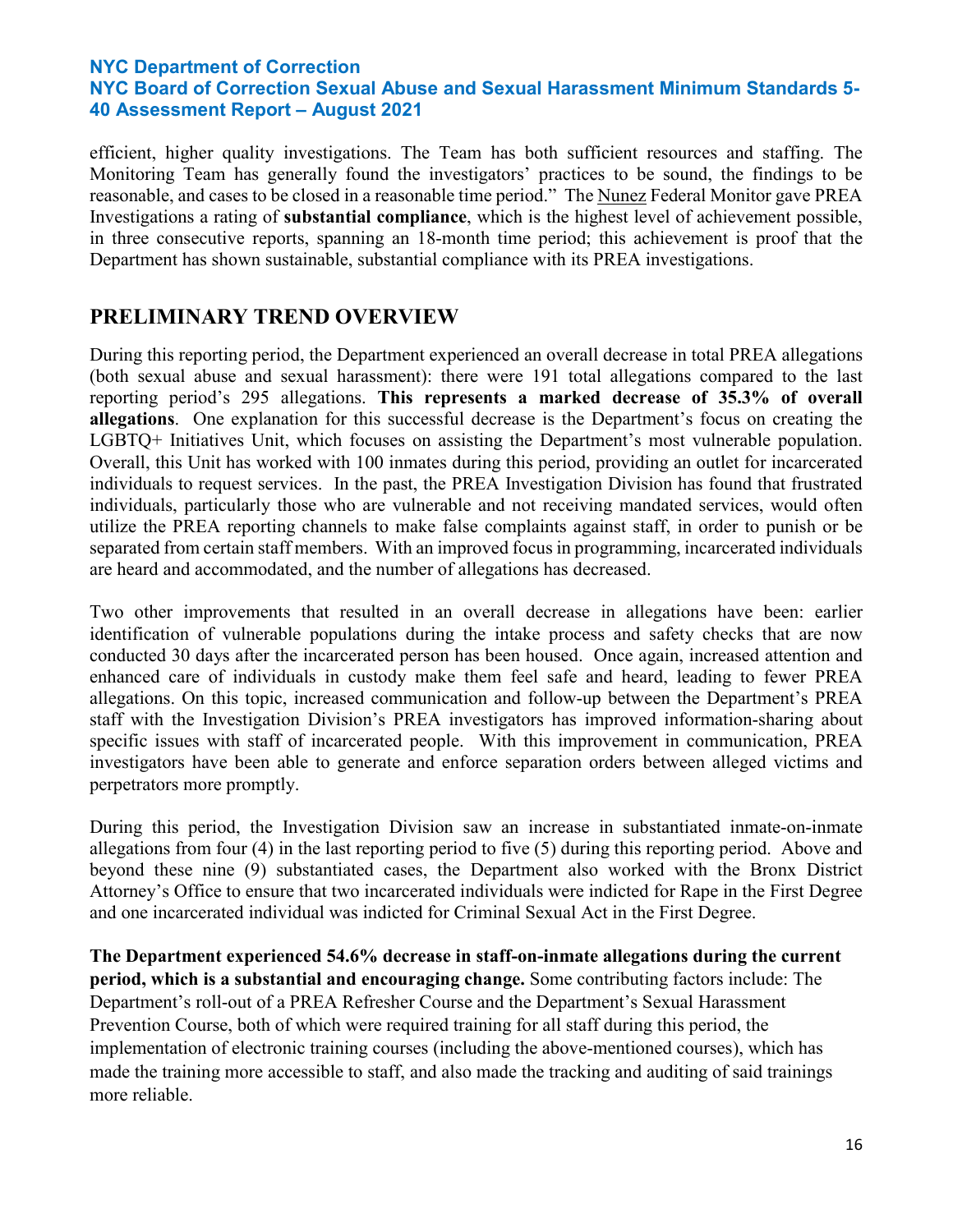The Department continues to ensure staff are educated about PREA, starting at the academy level with each recruit class, and even reaching contractors and volunteers. Everyone receives training on recognizing the signs of sexual abuse and what steps to take when an allegation is made. In addition to posters in the facilities detailing how to report an incident, the Department has strengthened its inmate grievance system to ensure that inmates have an effective outlet to communicate and resolve issues of concern through a streamlined process. And in those situations where an investigation is needed, investigations of sexual harassment and abuse have continued to be completed efficiently and fairly. **The Investigation Division's PREA unit again has found itself squarely in compliance, responding to allegations within 72 hours, completing investigations within 90 days, and evaluating cases reasonably.**

#### **CONCLUSION**

The Department remains committed to progressive culture change, continues to implement the requirements of the PREA Standards and make positive, effective adjustments on an ongoing basis.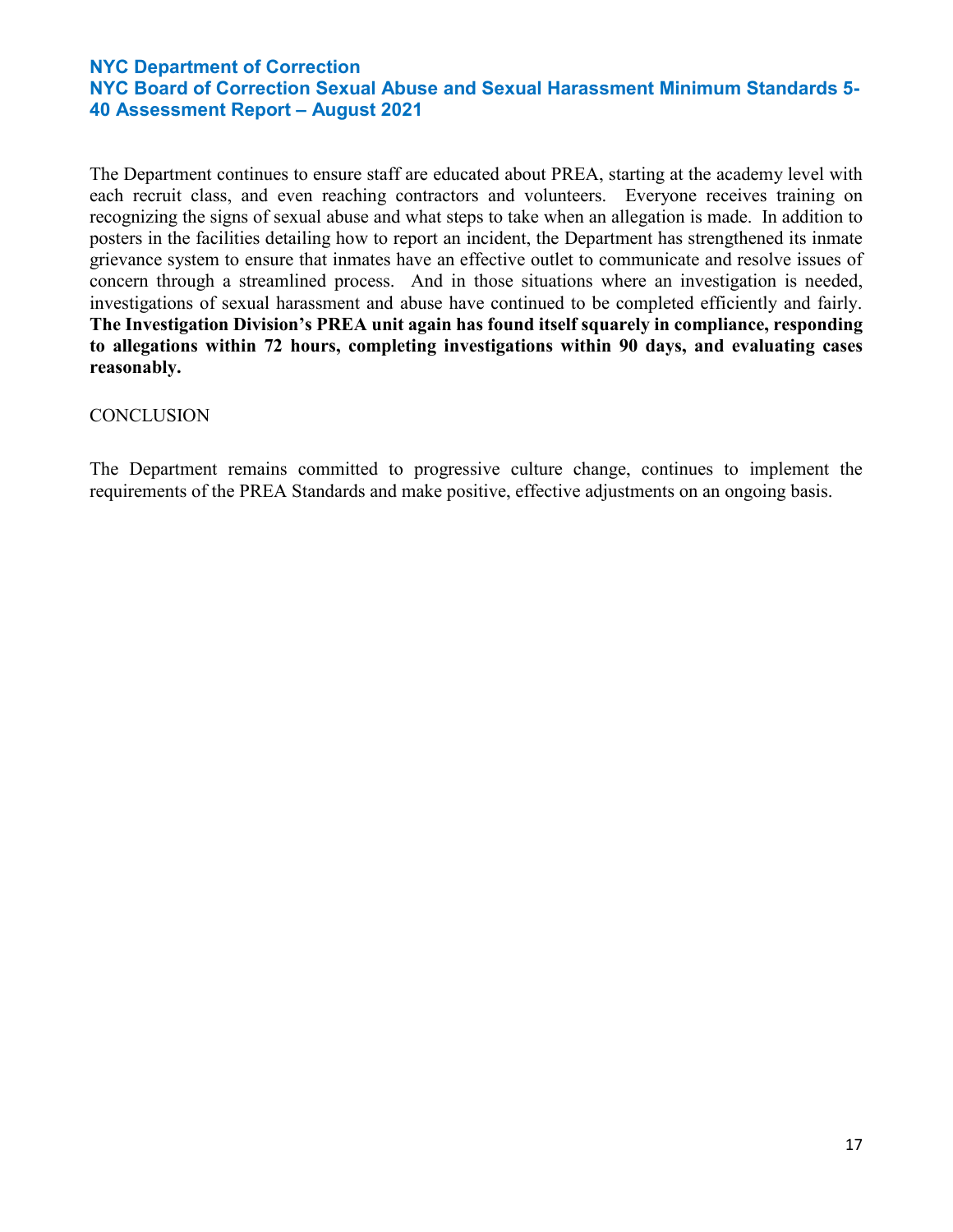# **APPENDIX A**

# **DEFINITIONS OF SEXUAL VICTIMIZATION**

The New York City Department of Correction (DOC) utilizes uniform definitions as provided by 28 C.F.R. §115.6 in the National Standards to Prevent, Detect, and Respond to Prison Rape (under the Prison Rape Elimination Act of 2003).

These definitions are used to categorize allegations of sexual abuse within New York State correctional facilities and to separate allegations by perpetrator type (staff or inmate) and type of abuse.

Similar to the Survey on Sexual Victimization (SSV), the following categories of sexual abuse have been disaggregated into five categories as indicated below.

**Inmate Nonconsensual Act** - sexual contact of any person without his or her consent, or of a person who is unable to consent or refuse; and

- Contact between the penis and the vulva or the penis and the anus including penetration, however slight; or
- Contact between the mouth and the penis, vulva or anus; or
- Penetration of the anal or genital opening of another person, however slight by a hand, finger, object, or other instrument.

**Inmate Abusive Act** - sexual contact with any person without his or her consent, or of a person who is unable to consent or refuse; and

• Intentional touching either directly or through the clothing, of the genitalia, anus, groin, breast, inner thigh, or buttocks of any person.

**Inmate Sexual Harassment** – Repeated and unwanted sexual advances, requests for sexual favors, or verbal comments, gestures, or actions of a derogatory or offensive sexual nature by one inmate directed toward another.

**Staff Sexual Misconduct** – any act or behavior of a sexual nature directed toward an inmate by an employee, volunteer, contractor or official visitor or other agency representative. Sexual relationships of a romantic nature between staff and inmates are included in this definition. Consensual and nonconsensual acts include:

• Intentional touching, either directly or through the clothing, of the genitalia, anus, groin, breast, inner thigh, or buttocks that is unrelated to official duties or with the intent to abuse, arouse or gratify sexual desire; or